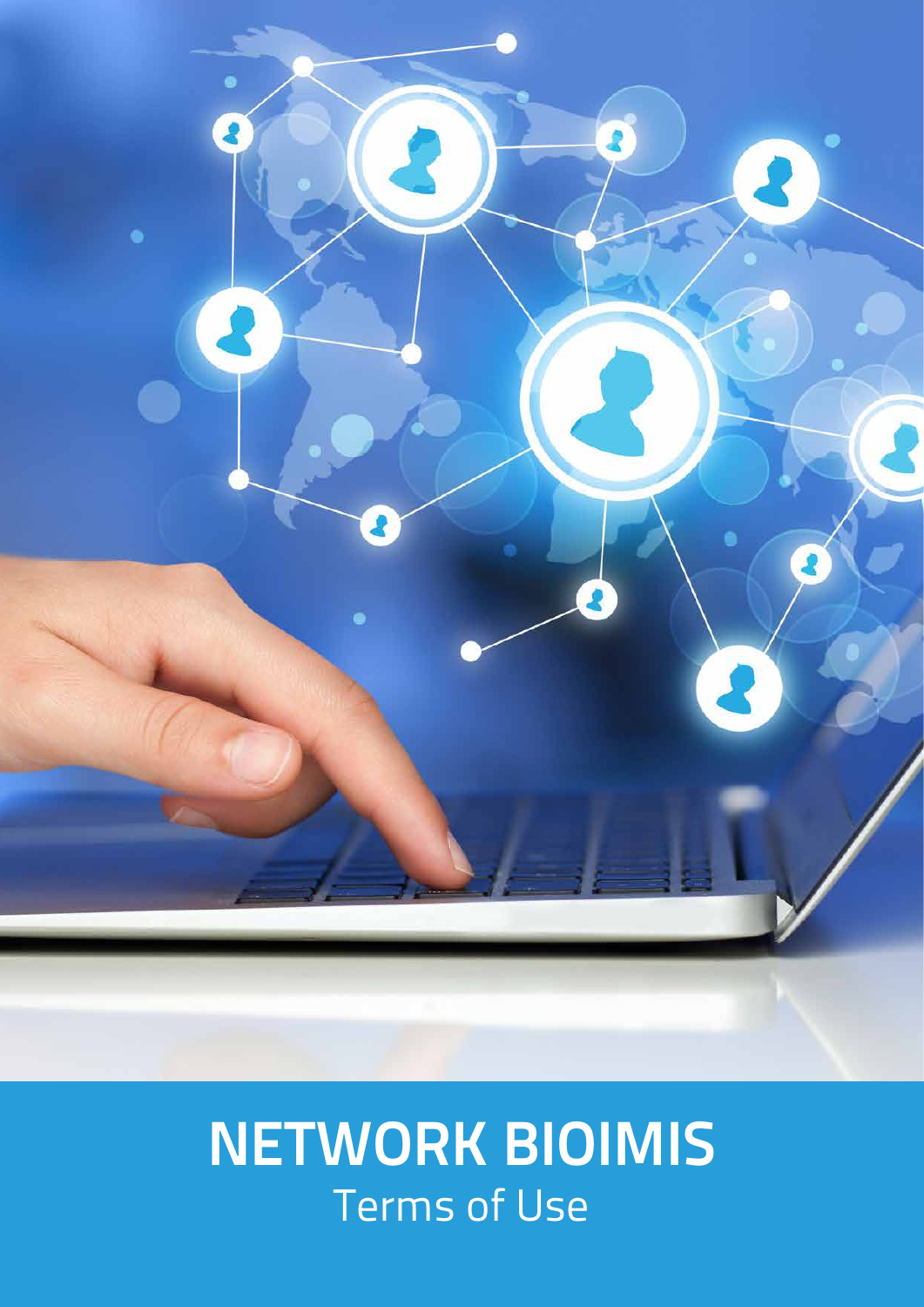## **TERMS OF USE**

These Terms of Use govern your use of the website bioimis.com and the Bioimis mobile app, operated by Bioworld S.r.l. and/or its affiliates (collectively, "Bioimis", "we", "us"," our") ,whether accessed via computer, mobile device or otherwise (individually and collectively, the "Site"). By using the Site, you accept and agree to be bound by these Terms of Use and our Privacy Policy, available at www.bioimis.com/privacy, incorporated herein by reference. If you do not agree to these Terms of Use or the Privacy Policy, please do not use the Site.

By using the Site, you acknowledge that you are 18 years of age or older. We may update these Terms of Use from time to time, and such changes will become applicable to you if you continue to use the Site at any time after such changes are posted. Read through any changes, and if you don't agree to them, please stop using the Site. Any use of the Site by you after such notice shall be deemed to constitute acceptance of such changes. Additional terms and conditions may apply to specific products, orders or your use of certain portions of the Site. These additional terms are also legally binding.

ARBITRATION NOTICE: EXCEPT FOR CERTAIN TYPES OF DISPUTES DESCRIBED IN THE "ARBITRATION AND CLASS ACTION WAIVER" SECTION BELOW, AND IF YOU DO NOT OPT-OUT AS SET FORTH IN THAT SAME SECTION, YOU AGREE THAT DISPUTES BETWEEN YOU AND ABC WILL BE RESOLVED BY BINDING, INDIVIDUAL ARBITRATION, AND YOU WAIVE YOUR RIGHT TO BRING OR RESOLVE ANY DISPUTE AS, OR PARTICIPATE IN, A CLASS, CON-SOLIDATED, REPRESENTATIVE, COLLECTIVE, OR PRIVATE ATTORNEY GENERAL ACTION OR ARBITRATION.

#### **1) USE OF SITE AND SITE CONTENT**

Use of Site Content. Bioimis grants you a limited, non-exclusive, revocable, non-assignable, and non-transferable license to access and make personal, non-commercial use of the Site only for lawful purposes and in accordance with these Terms of Use. Unless we indicate otherwise, you may access, copy, download and print the content available on the Site, including, without limitation, text, design, graphics, logos, icons, photographs, images, video materials, audio clips, articles, illustrations, downloads, interfaces, code and software (the "Content"), for your personal, non-commercial use, provided you do not modify or delete any copyright, trademark or other proprietary notices that appear in the Content. You may not copy, download or store the Content for commercial or other unauthorized use, or attempt to redistribute, reuse or modify the Content for any purpose without the express written permission of Bioimis.

You also agree that you will not, including by use of any robot, scraper, or other data mining technology or process, frame, mask, extract data or other materials from or distribute the Content (except as may be a result of standard search engine or Internet browser usage). Except as expressly provided in these Terms of Use, you may not copy, reproduce, republish, modify, create derivative works of, upload, download, perform, display, post, transmit, distribute or otherwise use the Content in any way, without the prior written permission of a duly authorized Bioimis employee. You agree to abide by any and all copyright notices, information, or restrictions contained in any part of the Site. Unauthorized use of the Content may be a violation of federal and state laws and could result in civil and criminal liability.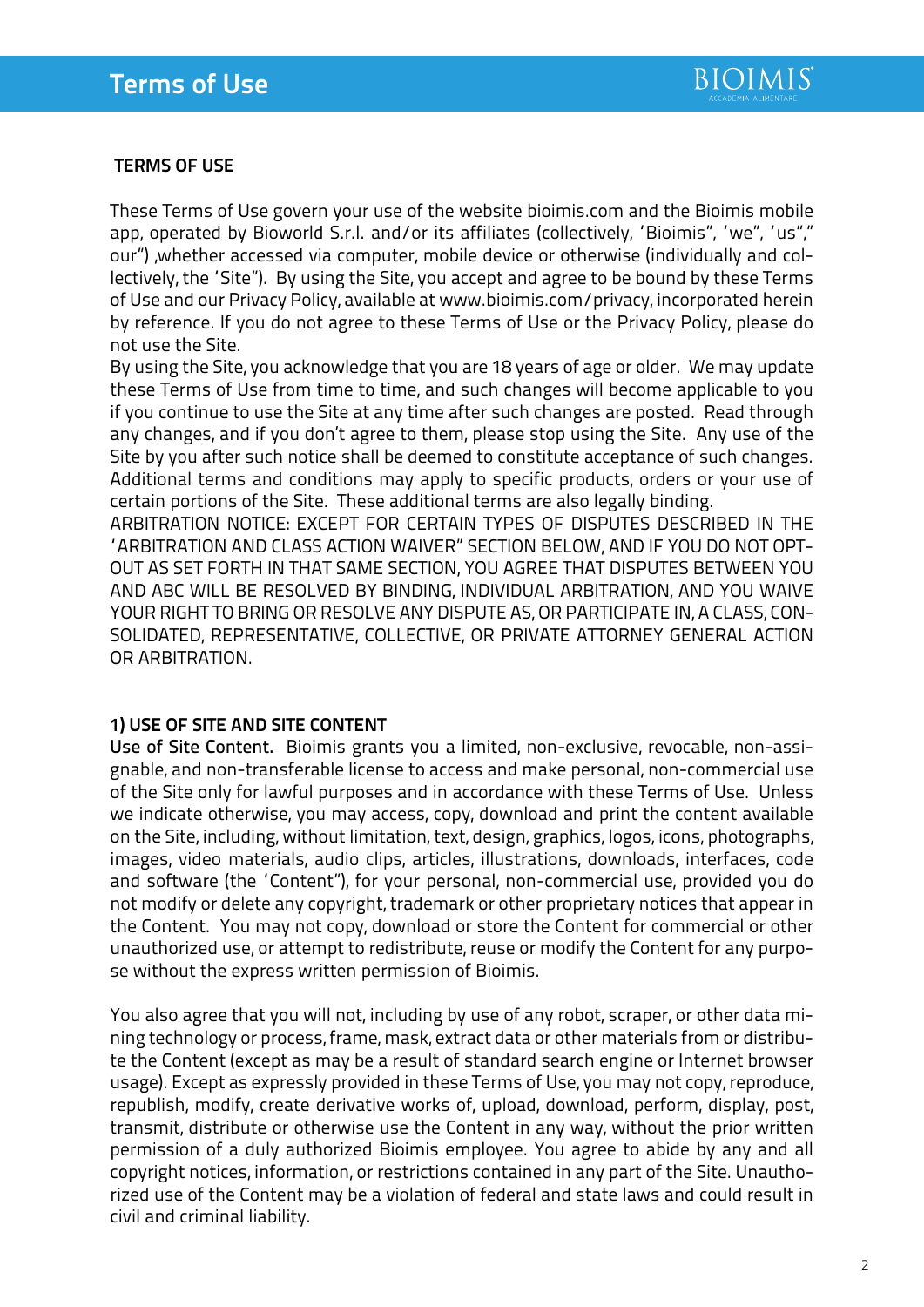

Use of the Site. When you access the Site, you agree that you will not:

- Upload, post, e-mail, transmit, display, distribute, promote, or otherwise make available:
	- any material that is false, unlawful, threatening, tortious, disparaging, abusive, libelous, defamatory, obscene, vulgar, offensive, pornographic, profane, racist, sexually explicit, ethnically or culturally offensive, indecent, or that promotes violence, racial hatred, terrorism, or illegal acts, or is otherwise objectionable in Bioimis's sole discretion;
	- information, software, or other material that violates, plagiarizes, misappropriates or infringes the rights of third parties including, without limitation, copyright (including, without limitation, offering pirated computer programs or links to such programs, information used to circumvent manufacturer-installed copy-protect devices, including serial registration numbers for software programs, or any type of cracker utilities), trademark, patent, trade secret, rights of privacy or publicity or any other proprietary right;
	- material of any kind that contains a virus, Trojan horse, time bombs, worms, spyware, bots, any automated use of the system, such as scripts, or other harmful component or restricts or inhibits any other user's uninhibited use and enjoyment of the Site, interferes with or disrupts the Site or servers or networks connected to the Site, or disobeys any requirements, procedures, policies or regulations of networks connected to the Site; or
	- any unsolicited or unauthorized advertising, promotional materials, "junk mail," "spam," "chain letters," "pyramid schemes," requests for money, petitions for signature, or any other form of solicitation;
- Encourage, promote, solicit or commit conduct that would constitute a criminal offense, give rise to civil liability or otherwise violate any local, state, national or international law or otherwise make available any material that exploits or harms any individual, corporation or other entity;
- Use or attempt to use another's information, account, password, service or system except as expressly permitted; or
- Solicit or collect personal data about other users, including without limitation, telephone numbers, addresses, last names, financial information, passwords, codes, or email addresses.

## **2) OWNERSHIP OF SITE MATERIALS AND INTELLECTUAL PROPERTY**

Ownership. The Site includes all materials that comprise or are otherwise a part of the Site (including past, present and future versions of the Site), including, without limitation graphics; layout; text; instructions; images; graphs; charts; trademarks, logos, ser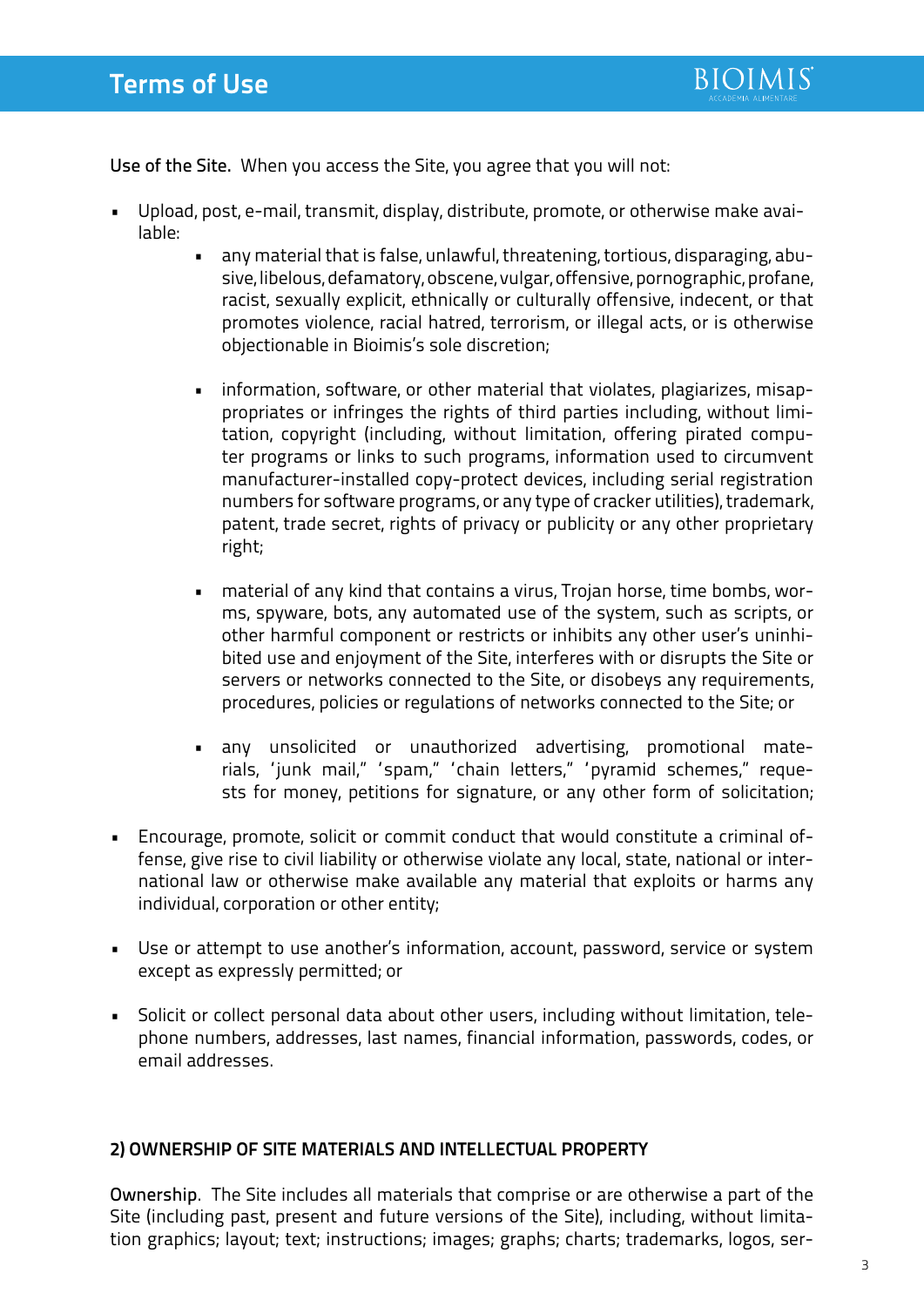vice marks; software (including HTML-based programs); audio; music; videos; designs; technology; applications; artwork; information; data; reports; designs; compilations; advertising copy; domain names; photographs; text; any and all copyrightable material (including source and object code); the "look and feel" of the Site; the compilation, assembly and arrangement of the materials of the Site; and all other materials related to the Site (collectively, the "Materials").

The Materials, including but not limited to the Content and all trademarks, logos, service marks, page headers, scripts and button icons (collectively "Intellectual Property") are owned by or licensed to Bioimis, and are protected from unauthorized use, copying and dissemination by copyright, trademark and other laws of the United State and other countries Except as expressly set forth in these Terms of Use, nothing contained on the Site should be construed as granting, by implication, estoppel, or otherwise, any license or right to use the Intellectual Property or Content, without the express written permission of Bioimis. Unauthorized use, copying, reproduction, storing, modification, republishing, uploading, downloading, posting, transmitting, distributing, duplicating, removal or alteration of advertising, or any other misuse of any Intellectual Property or Content is strictly prohibited and may be a violation of federal and state trademark, copyright or other intellectual property laws.

It is expressly declared forbidden for you to copy, reproduce, communicate, distribute, create derivative works, reverse engineer, decompile, disassemble, modify, or reduce the Site to human perceivable form using the Site and/or Service content in any other way, without first obtaining the written consent of Bioworld S.r.l, is unauthorised. You agree to abide by any and all copyright notices, information, or restrictions contained in any part of the Site. Any and all rights to use the Site that are not expressly granted to you under these Terms of Use are reserved for Bioimis or its licensors. Nothing contained in these Terms of Use will affect, impair, or limit in any way Bioimis's rights to exploit fully any or all of the Materials. Unauthorized use of Materials may be a violation of federal and state laws and could result in civil and criminal liability.

Linking to the Site. Bioimis grants you the revocable permission to link to the Site's homepage, provided you do so in a way that is fair and legal and does not damage our reputation or take advantage of it. You may not suggest any form of association, approval, sponsorship or endorsement by Bioimis where none exists. Bioimis reserves the right to withdraw linking permission without notice.

## **3) USER CONTENT; LICENSE TO BIOIMIS**

The Site may provide you and other users the opportunity to submit, display or post to the Site a variety of information, content or media, including videos, images, computer code, and text (collectively, "User Content"). Bioimis does not control the User Content made available via the Site and therefore does not guarantee the accuracy, integrity or quality of any User Content.

Responsibility for User Content. You understand that you are solely responsible for your User Content, however submitted. Bioimis assumes no, and you assume all, responsibility or liability arising from or related to any User Content submitted to or posted to the Site, including responsibility or liability for any error, defamation, libel, slander, omission,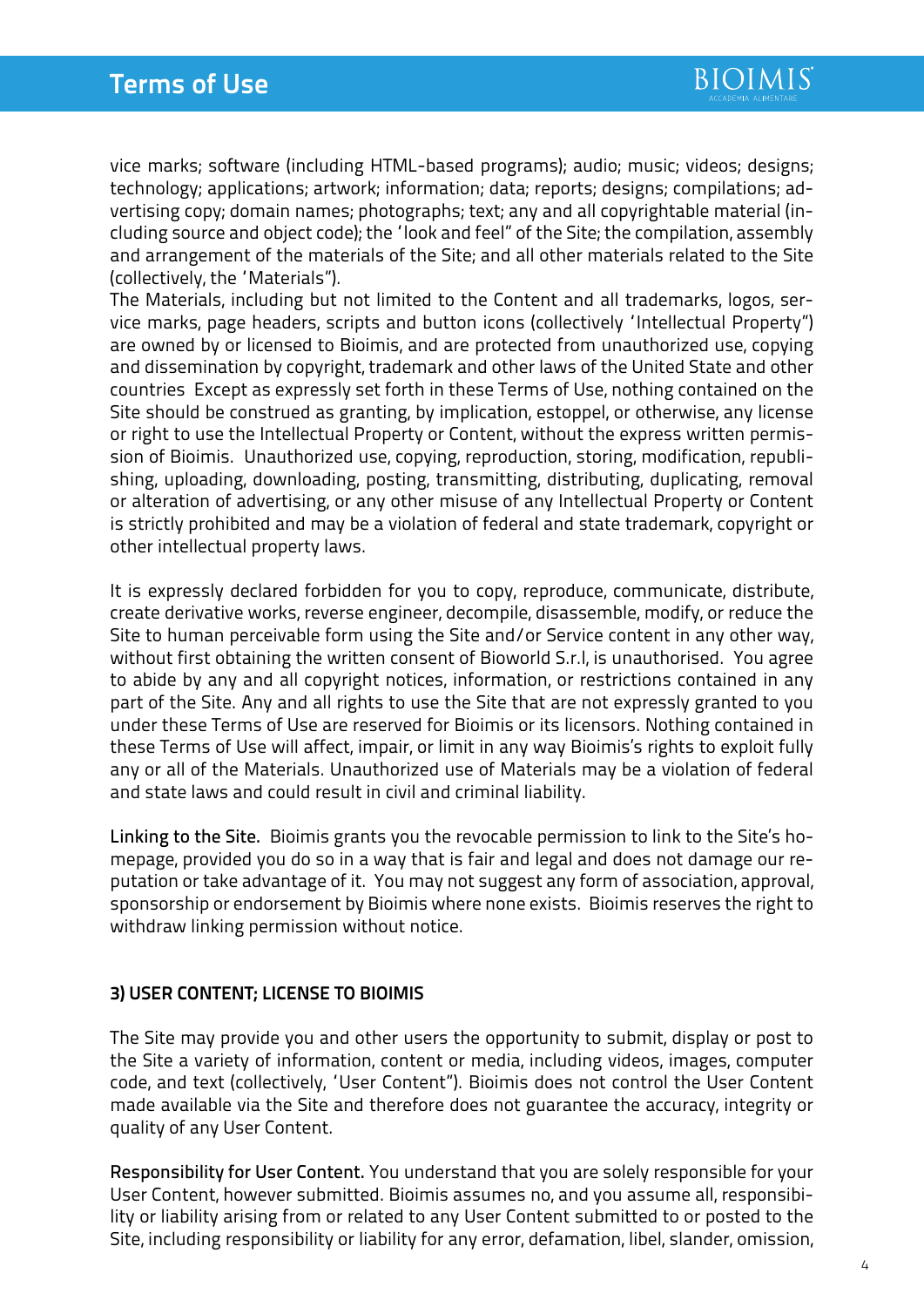

falsehood, obscenity, pornography, profanity, danger, or inaccuracy contained in any information you submit to or post to the Site.

We have no obligation to monitor the Site or any User Content made available via the Site. However, you acknowledge and agree that Bioimis has the right to monitor the Site and User Content you provide and the right (but not the obligation) to delete, edit, move, or disable any such User Content in whole or in part subject to Bioimis's sole discretion. Under no circumstances will we be liable in any way for any User Content, including, but not limited to, any errors or omissions in your User Content, any loss of your User Content or for any loss or damage of any kind incurred as a result of your User Content.

License to Bioimis. Your User Content, whether submitted via the Site or otherwise to Bioimis, will be treated as non-confidential and non-proprietary and we will not be liable for any use or disclosure to anyone, including but not limited to claimed intellectual property owners. You remain the owner of your User Content, but, when you make a submission, you automatically grant to Bioimis a worldwide, non-exclusive, assignable, royalty-free, perpetual right and license to use, modify, adapt, copy, display, disclose and create derivative works based upon your User Content (including without limitation any and all intellectual property and proprietary rights in such User Content) for the purpose of providing and supporting the services, functionality and features of the Site, and administering, improving or enhancing the Site, and for Bioimis's internal purposes. You agree and understand that Bioimis is not obligated to post or use your User Content submitted through the Site or otherwise, and may alternatively choose to discard or remove your User Content without any liability whatsoever. You agree that Bioimis has no obligation to monitor or enforce your intellectual property rights to your User Content.

If you do upload or post User Content that violates these Terms of Use, we reserve the right to take any action that we deem appropriate, which may include, in our sole discretion, reporting you to law enforcement. In cases where you feel threatened or believe someone else is in danger, you should contact your local law enforcement agency immediately.

## **4) USER INTERACTIONS AND DISPUTES**

You are solely responsible for your interaction with other users of the Site, whether online or offline. We are not responsible or liable for the conduct of any user. We reserve the right, but have no obligation, to monitor or become involved in disputes between you and other users.

## **5) ACCOUNTS; SECURITY; PASSWORDS**

If you create an account on the Site, you agree to be responsible for any activities that occur under your account or password, and you agree you will not sell or otherwise transfer your account or any account rights. It is your responsibility to maintain the currency, completeness, and accuracy of your registration data and any loss caused by your failure to do so is your responsibility.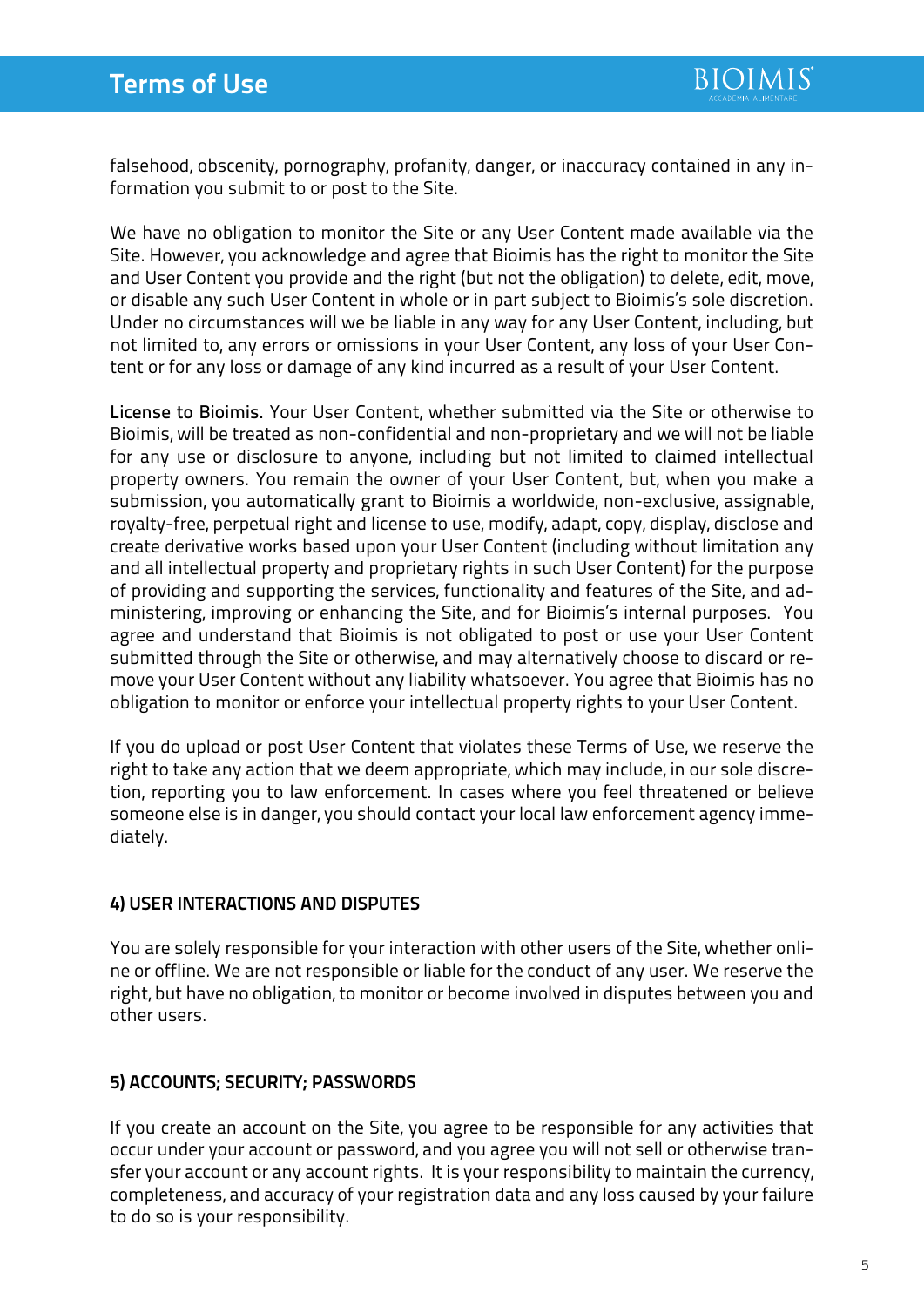After you have fully completed the registration form, you may be asked to choose a password and a user name. It is your responsibility to maintain the confidentiality of your password and account. You agree to notify Bioimis immediately of any unauthorized use of your account. Bioimis is not liable for any loss that you may incur as a result of someone else using your password or account, either with or without your knowledge.

You agree to comply with all rules, laws and regulations that are applicable to your use of the Site, including, without limitation, those governing your transmission or use of any software or data. By providing us with your contact information, you agree and consent to receive communications from us at such contact information.

#### **6) NUTRITION PROGRAM**

Registration. You may use or register for the Site without enrolling in the Bioimis Nutritional Program (the "Program"). However, you must register for an account in order to participate in the Program.

The Program is exclusively a coaching program for a personalized nutrition menu, based on dietary advice regarding common foods, easily purchased at any store or supermarket, finalized to improve one's own physical shape, resulting in conditions suitable for weight loss. The Program does not cure any disease or disorder, and health related results, obtained and reported by third parties, do not represent a guarantee on the actual result, nor does it represent the norm. Timing and amount of weight loss vary from person to person based on the initial weight, the individual metabolism, lifestyle, exercise and proper nutrition. You must undertand the possibility of non-reproducibility of the results obtained by any other person or that has been presented in any advertising or promotion by us.

This Program is intended for use only by healthy adult individuals. The Program is not intended for use by minors, pregnant women, or individuals with any type of health condition. Such individuals are specifically warned to seek professional medical advice prior to initiating any form of weight loss effort or regimen.

Payment Terms. You agree to pay, and authorize our third party payment processor to charge using your selected payment method, for all applicable fees and taxes that may accrue in relation to your subscription to use the Program. The fees for your subscription are shown on the registration page you access when creating your account, or in a location as otherwise designated by us. All fees are non-refundable except as required by law; provided that you may cancel and receive a full refund within 14 days of purchase only if you have not yet activated the Program (e.g., by requesting the first menus) during that 14 day time period.

You are responsible for providing complete and accurate billing and contact information to us. We may suspend or terminate your subscription to the Program if fees are 30 days past due.

Unless your Program fees have been paid for by one of our Business Customers, your Program subscription will automatically be extended for successive renewal periods of the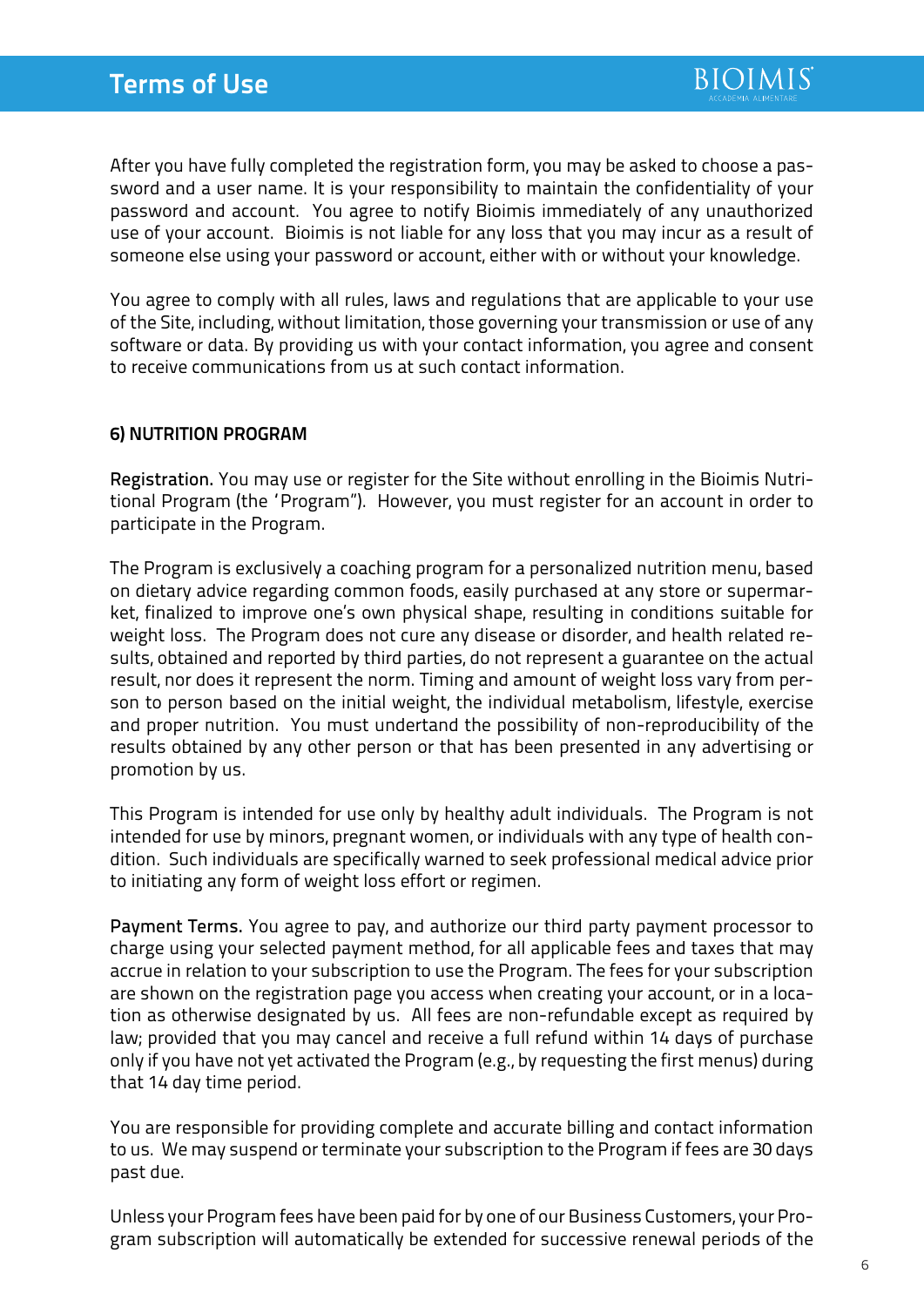same duration selected at the time of your purchase, at the then-current non-promotional subscription rate. Until you cancel, we will charge or debit your payment method at the beginning of your subscription. Your non-cancellation of the Program or continued use of the paid subscription features of the Program will reaffirm that we are authorized to charge you. If your credit or debit account has been closed or your payment method is otherwise invalid, your subscription may not renew. The renewal charge will generally be the same as the prior period's charge, unless we notify you in advance at the time of sign up or prior to the beginning of the renewal period as described above. If (i) you purchased a multiple-period prepayment plan or (ii) you were eligible for a promotional rate but are no long eligible for that rate, then you will be able to renew your subscription at our then-current non-promotional subscription rates at the start of the renewal period. If you wish to renew and we are currently offering promotional rates at such time, you must renew your subscription prior to the termination of your current plan. If you fail to renew your subscription before the scheduled expiration date, then the then-current non-promotional subscription rate will apply.

If you wish to terminate your subscription to the Program, you must notify us by contacting info@bioimisworld.com. We reserve the right to collect fees, surcharges, or costs incurred before your cancellation takes effect. If you terminate your paid subscription for the Program, your subscription will remain active until the end of your then-current subscription period.

Business Customers. We may offer our services through third party commercial customers ("Business Customers") for a specified period. A Business Customer generally provides you with a unique activation code that allows you to access certain Program features purchased by such Business Customer for a specified period. In such instance, your access to the Program has been paid for by our Business Customer, and you will be able to use Program features until the expiration of a specified term agreed between Bioimis and such Business Customer. The Business Customer may terminate access to your account (which may be different from your personal account) at any time. You agree that we will not be liable to you or any third-party for any termination or cancellation of your access to, or use of, our services that were originally provided to you by such Business Customer.

# **7) DISCLAIMERS**

Disclaimer of Medical Liability. Bioimis does not provide medical advice. The Content on the Site is for general informational purposes only. The Content is not intended to be a substitute for professional medical advice, diagnosis, or treatment. Unless otherwise stated, statements about products and health conditions have not been evaluated by the U.S. Food & Drug Administration. ALWAYS SEEK THE ADVICE OF YOUR PHYSICIAN OR OTHER QUALIFIED HEALTH CARE PROVIDER WITH ANY QUESTIONS YOU MAY HAVE RE-GARDING A MEDICAL CONDITION. ALWAYS SPEAK WITH A PRACTITIONER BEFORE MA-KING ANY CHANGES TO YOUR DIET OR NUTRITION. Never disregard professional medical advice or delay in seeking it because of something you have read on our Site. If you think you may have a medical emergency, call your physician or 911 immediately. Reliance on any information provided by Bioimis or our employees, other people appearing on the Site at the invitation of Bioimis, or other visitors to the Site is solely at your own risk.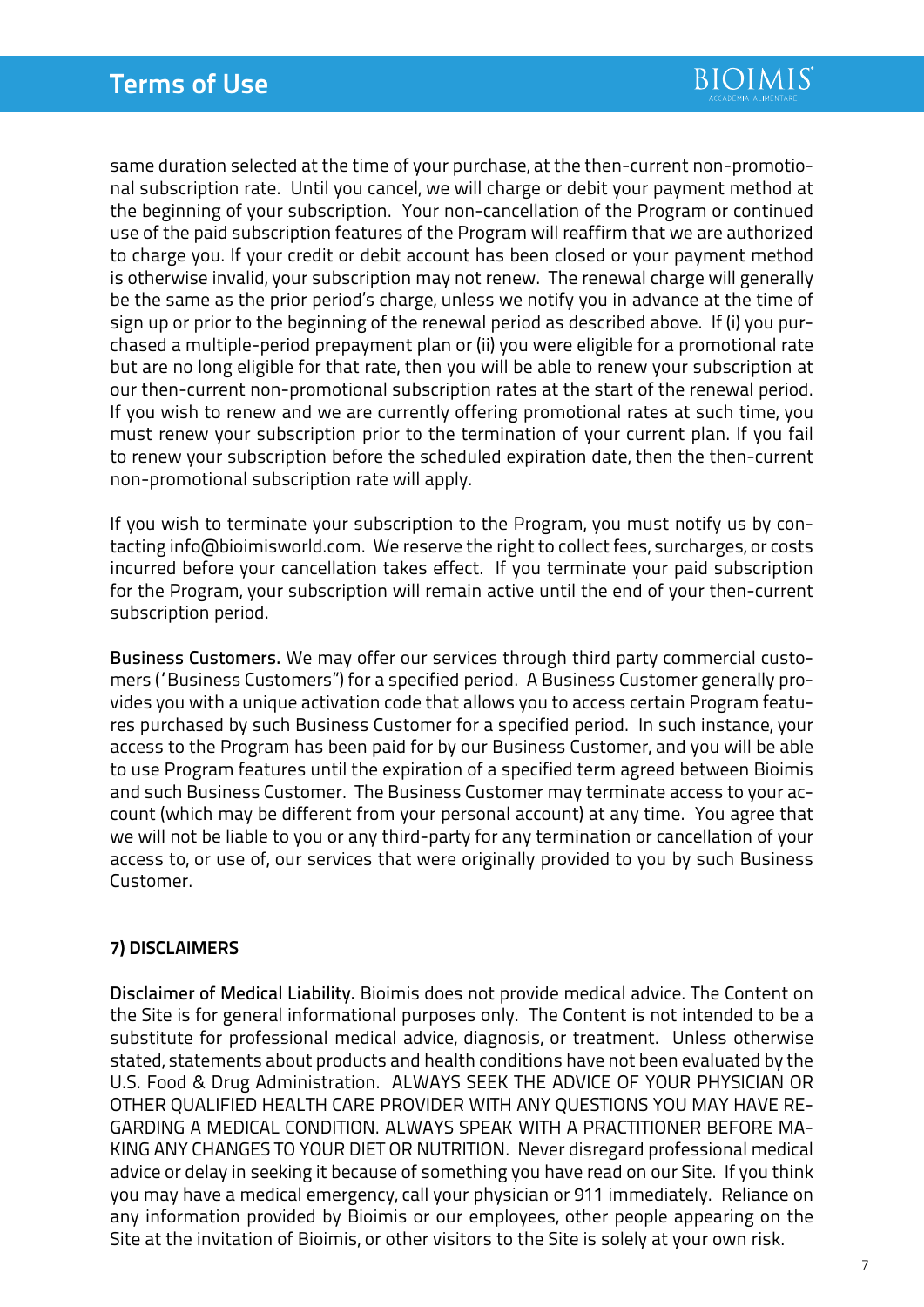Disclaimer of Warranties. Bioimis strives to provide accurate and up-to-date material on the Site. HOWEVER, NEITHER BIOIMIS NOR ANY PERSON ASSOCIATED WITH BIOI-MIS MAKES ANY REPRESENTATION OR WARRANTY WITH RESPECT TO THE COMPLETE-NESS, SECURITY, RELIABILITY, QUALITY, TIMELINESS, OR ACCURACY OF THE SITE OR THE CONTENT. NEITHER BIOIMIS NOR ANYONE ASSOCIATED WITH BIOIMIS REPRESENTS OR WARRANTS THAT THE SITE OR THE CONTENT WILL BE ACCURATE, RELIABLE, ER-ROR-FREE OR UNINTERRUPTED, THAT DEFECTS WILL BE CORRECTED, THAT THE SITE OR THE SERVER THAT MAKES IT AVAILABLE WILL BE FREE OF VIRUSES, MALWARE OR OTHER HARMFUL COMPONENTS OR THAT THE SITE OR THE CONTENT WILL OTHERWI-SE MEET YOUR NEEDS OR EXPECTATIONS. YOU ACKNOWLEDGE THAT YOU ARE RE-SPONSIBLE FOR OBTAINING AND MAINTAINING ALL INTERNET ACCESS SERVICES, DE-VICE HARDWARE AND OTHER EQUIPMENT NEEDED TO ACCESS AND USE THE SITE, AND ALL CHARGES RELATED THERETO. YOU ASSUME TOTAL RESPONSIBILITY AND RISK FOR YOUR USE OF THE SITE AND YOUR RELIANCE THEREON. NO OPINION, ADVICE, OR STA-TEMENT OF BIOIMIS, WHETHER MADE ON THE SITE OR OTHERWISE, SHALL CREATE ANY WARRANTY NOT EXPRESSLY STATED HEREIN.

THE SITE AND THE CONTENT ARE PROVIDED TO YOU ON AN "AS IS", "WITH ALL FAULTS" AND "AS AVAILABLE" BASIS, WITHOUT WARRANTIES OF ANY KIND, AND BIOIMIS HEREBY DISCLAIMS ALL WARRANTIES, EITHER EXPRESS OR IMPLIED, STATUTORY OR OTHERWI-SE, INCLUDING BUT NOT LIMITED TO ANY IMPLIED WARRANTIES OF MERCHANTABILITY, FITNESS FOR A PARTICULAR PURPOSE, ACCURACY, AND NON-INFRINGEMENT.

BIOIMIS DOES NOT WARRANT OR GUARANTEE THAT YOUR ACTIVITIES, OR USE OF THE SITE, ARE LAWFUL IN ANY PARTICULAR JURISDICTION AND, IN ANY EVENT, BIOIMIS SPE-CIFICALLY DISCLAIMS SUCH WARRANTIES. YOU UNDERSTAND THAT BY USING ANY OF THE FEATURES OF THE SITE, YOU ACT AT YOUR OWN RISK, AND YOU REPRESENT AND WARRANT THAT YOUR ACTIVITIES ARE LAWFUL IN THE JURISDICTION WHERE YOU AC-CESS OR USE THE SITE.

BIOIMIS SPECIFICALLY DISCLAIMS ANY RESPONSIBILITY OR LIABILITY TO ANY PERSON OR ENTITY FOR ANY LOSS, DAMAGE (WHETHER ACTUAL, CONSEQUENTIAL, PUNITIVE OR OTHERWISE), INJURY, DEATH, CLAIM, LIABILITY OR OTHER CAUSE OF ANY KIND OR CHARACTER (INCLUDING, WITHOUT LIMITATION, DAMAGES FOR LOST BUSINESS, LOST PROFITS, LOST DATA, OR BUSINESS INTERRUPTION) BASED UPON OR RESULTING FROM ANY OPINION, ADVICE, INFORMATION, STATEMENT OR OTHER SUBMISSIONS MADE OR DISPLAYED ON, OR USE OF, THE SITE (INCLUDING, WITHOUT LIMITATION, ANY USER OF THE SITE).

Some jurisdictions may not allow the exclusion of implied warranties, so the foregoing may not apply to you.

## **8) LIMITATION OF LIABILITY**

NEITHER BIOIMIS, ANY OF ITS AGENTS, LICENSORS, NOR ANY OTHER PARTY INVOLVED IN CREATING, PRODUCING, OR DELIVERING THE SITE IS LIABLE FOR ANY DIRECT, INCI-DENTAL, SPECIAL, CONSEQUENTIAL, INDIRECT, EXEMPLARY OR PUNITIVE DAMAGES, IN-CLUDING BUT NOT LIMITED TO DAMAGES FOR LOSS OF PROFITS, GOODWILL, USE, DATA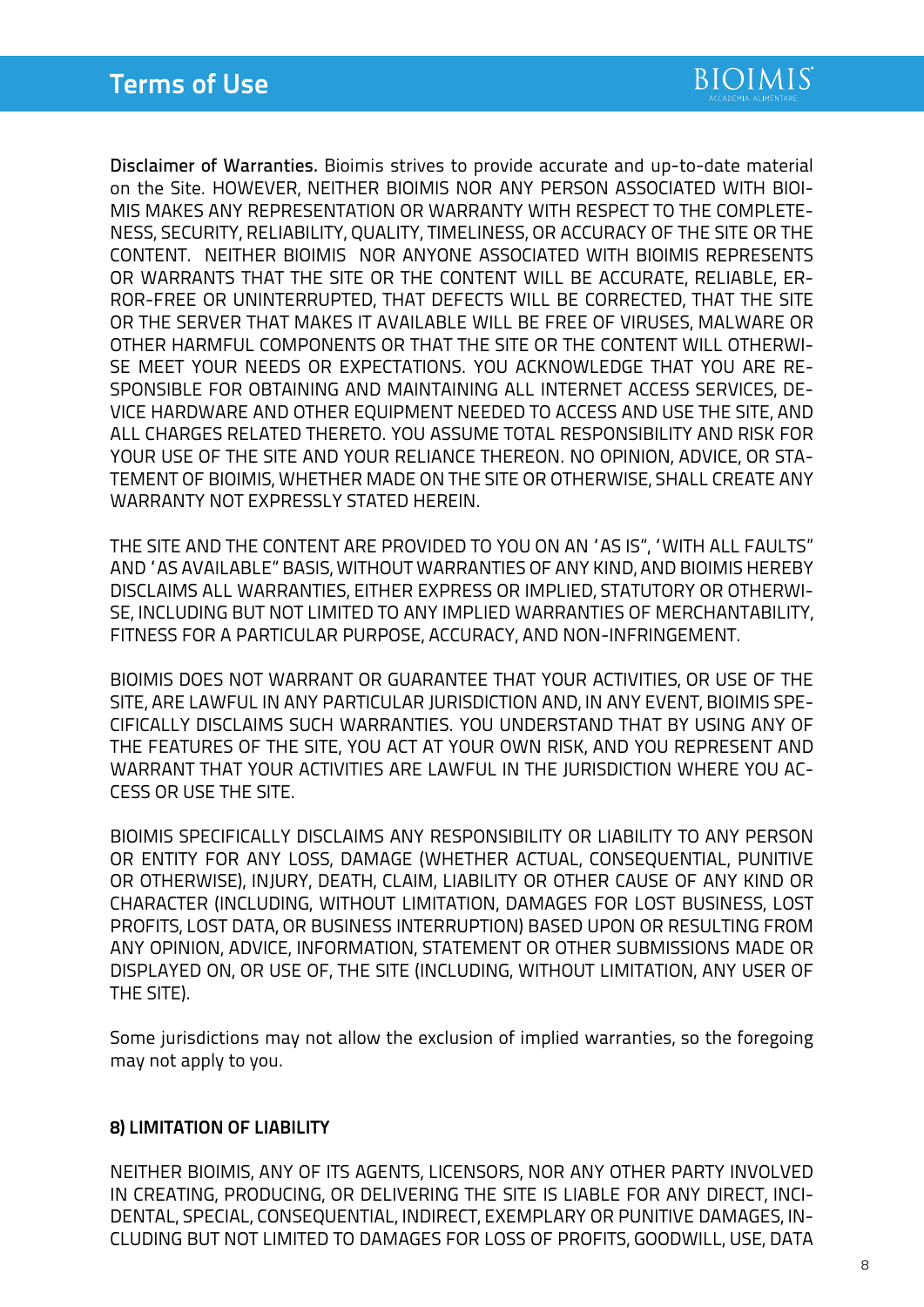OR OTHER INTANGIBLE LOSSES (EVEN IF BIOIMIS HAS BEEN ADVISED OF THE POSSIBILI-TY OF SUCH DAMAGES), ARISING OUT OF YOUR ACCESS TO, OR USE OF, THE SITE OR THE CONTENT. USE OF THE SITE AND THE CONTENT IS AT YOUR SOLE RISK.

#### **9) INDEMNIFICATION**

You agree to defend, indemnify and hold harmless Bioimis and its affiliates, successors, officers, directors, employees, agents, shareholders, members, agents, licensors, content providers and suppliers of each of them from and against any claims, liabilities, demands, damages, judgments, investigations, settlements, awards, losses, costs, expenses or fees (including reasonable attorneys' fees and court costs) directly or indirectly resulting from or otherwise directly or indirectly connected to: (a) your violation or anticipatory breach of these Terms of Use, (b) your use of the Site or activities in connection with your use of the Site, including, without limitation, any use of the Content other than as expressly authorized in these Terms of Use, (c) your violation of any law, rule, regulation, code, statute, ordinance or order of any governmental and quasi-governmental authorities, including, without limitation, all regulatory, administrative and legislative authorities; (d) information or material transmitted through your computer, even if not submitted by you, that infringes, violates or misappropriates any copyright, trademark, trade secret, trade dress, patent, publicity, privacy or other right of any person or defames any person; (e) any misrepresentation made by you; or (f) the use of your information as permitted under these Terms of Use, the Privacy Policy, or any other written agreement between you and Bioimis. You will cooperate as fully required by Bioimis in the defense of any claim. Bioimis reserves the right to assume the exclusive defense and control of any matter otherwise subject to indemnification by you, and you will not in any event settle any claim without the prior written consent of a duly authorized employee of Bioimis.

#### **10) THIRD PARTY LINKS**

The Site may contain links to third-party websites, video streams, services and features. Functionality on the Site may also permit interactions between the Site and a third party website, video stream, or online feature, including functionality that allows you to connect the Site or your profile on the Site with a third party site. These links are provided for your convenience only. Bioimis does not endorse any third party websites not under the control or operation of Bioimis, and has not reviewed any or all such websites that may be linked to this Site.

You understand and agree that we are not responsible for your use of these third party websites, video streams, or services, and that your use of such sites, streams, or services is subject to the terms and conditions established by such third parties. We are not responsible for the content of such websites or the privacy practices of third parties. If you decide to access any of the third-party websites linked to the Site, you do so at your own risk and subject to such websites' terms and conditions and privacy policies.

Further, you may choose, at your sole and absolute discretion and risk, to use applications or other functionality that connects the Site or your profile on the Site with a third party web site or service ("Third Party Interactions") and such Third Party Interactions may interact with, connect to or gather and/or pull information from and to your profile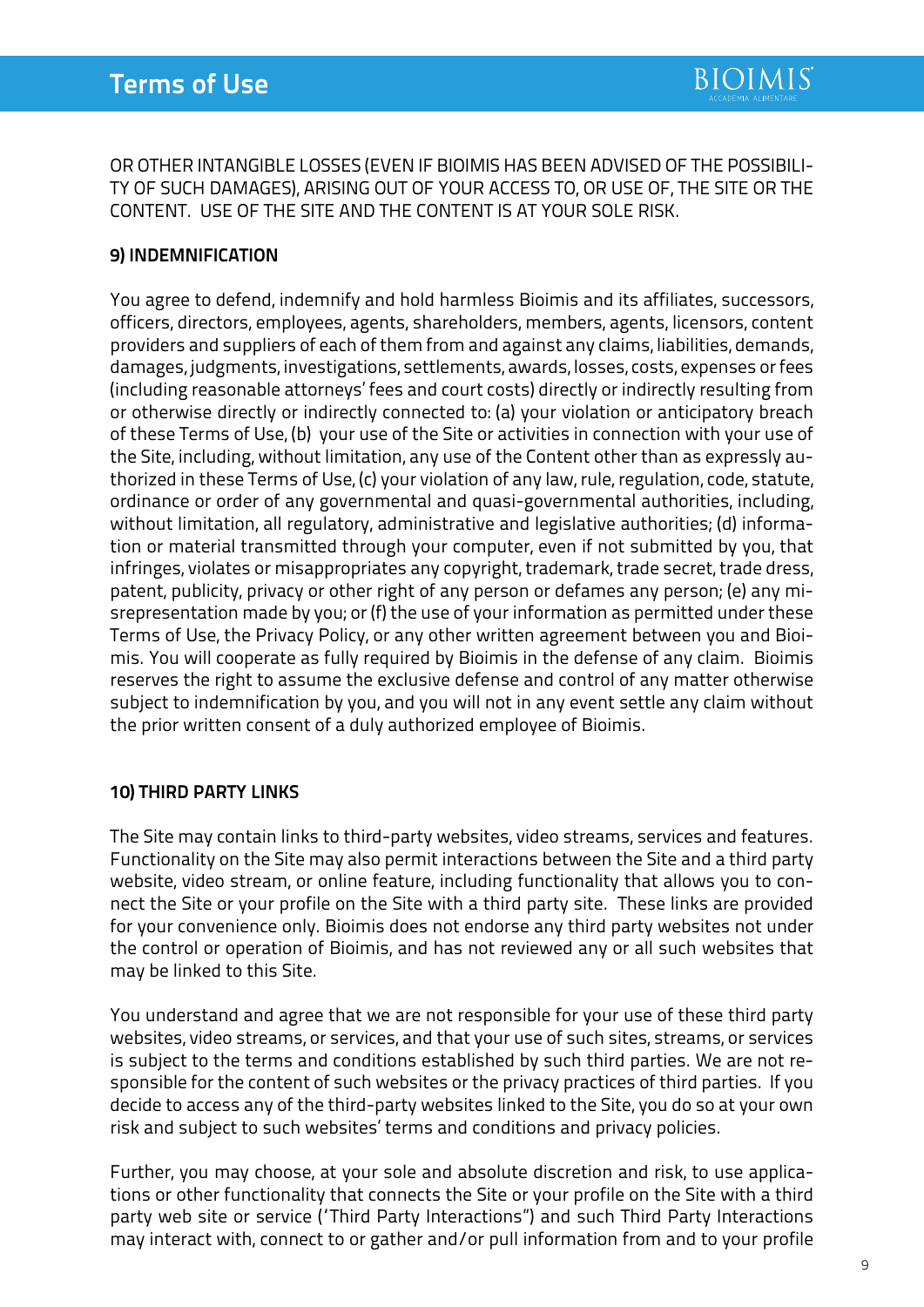or account on the Site or another third party web site or service. By engaging in such Third Party Interactions, you acknowledge and agree to the following: (i) if you use Third Party Interactions to share information relating to your accounts on the Site, you are consenting to the information about your account being shared; (ii) your use of Third Party Interactions may cause personally identifying information to be publicly disclosed and/or associated with you, even if Bioimis has not provided such information; and (iii) your use of Third Party Interactions is at your own option and risk, and you will hold Bioimis harmless for the sharing of information relating to your accounts on the Site that results from your use of Third Party Interactions. You must read all log-in boxes and other pop-up boxes closely for notices about sharing your account information with, through or by any other means identified on or in connection with Third Party Interactions.

Descriptions of, references to, or links to products, services or publications within the Site do not imply endorsement of that product, service or publication.

## **11) UNITED STATES ONLY**

Unless otherwise specified, the Site and the Content are presented solely for the purpose of promoting products and services available in the United States. If you access the Site from locations outside the United States, you do so at your own risk and you are responsible for compliance with any applicable local laws regarding online conduct and acceptable content. We reserve the right to limit the availability of the Site or any portion of the Site, to any person, geographic area, or jurisdiction, at any time and in our sole discretion, and to limit the quantities of any content, program, product, service or other feature that we provide.

## **12) DISPUTES**

If a dispute arises between you and Bioimis, our goal is to provide you with a cost effective means of resolving the dispute quickly. When you have a problem with Bioimis, you agree that you will first give Bioimis an opportunity to resolve your problem or dispute. You may send a written description of your dispute to: info@bioimisworld.com

Governing Law. The validity and interpretation of these Terms of Use, the rights and obligations hereunder, and all causes of action (whether sounding in contract, tort, or otherwise) arising out of or related to these Terms of Use, the termination of these Terms of Use, or the use of the Site, are to be governed by, and construed in accordance with, the substantive laws (as distinguished from the choice of law rules) of Washington State.

Arbitration. Excluding claims for injunctive or other equitable relief, for claims related to the Site, including any goods or services purchased through the Site, any dispute or controversy arising out of or relating to these Terms of Use, including without limitation, any and all disputes, claims (whether in tort, contract, statutory or otherwise) or disagreements concerning the existence, breach, interpretation, application or termination of these Terms of Use shall be resolved by final and binding arbitration in accordance with the JAMS Inc. Comprehensive Arbitration Rules & Procedures then in effect. The arbitration shall take place in Seattle, Washington or at the option of the party seeking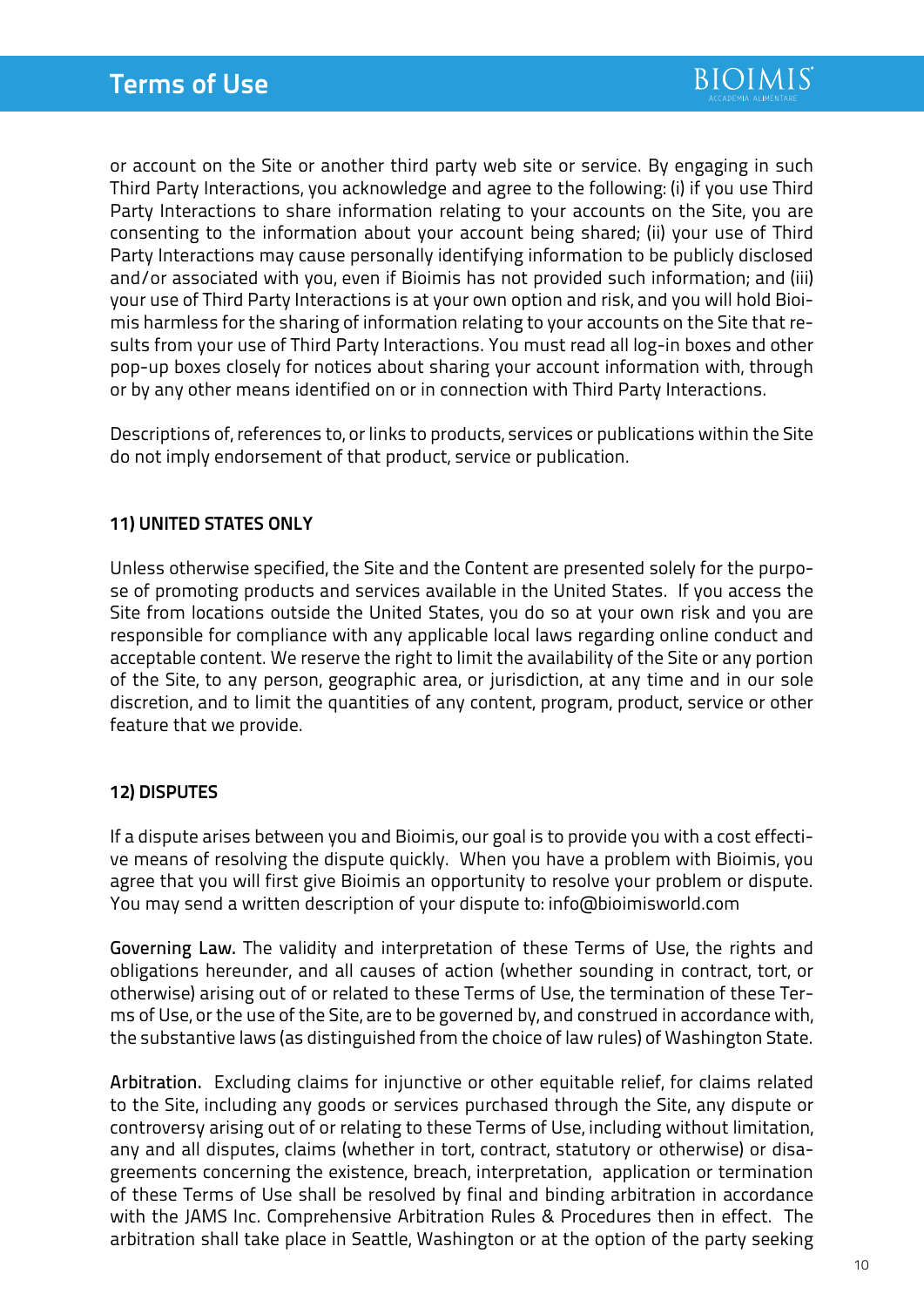relief, online, by telephone, or via written submissions alone, and be administered by JAMS. The arbitral tribunal ("Tribunal") shall be composed of one arbitrator, who shall be independent and impartial. If the parties fail to agree on the arbitrator within twenty (20) calendar days after the initiation of an arbitration hereunder, JAMS shall appoint the arbitrator. The arbitration shall be conducted in the English language. The decision of the arbitrator will be final and binding on the parties. Judgment on any award(s) rendered by the arbitrator may be entered in any court having jurisdiction thereof. Nothing in this Section shall prevent either party from seeking immediate injunctive relief from any court of competent jurisdiction, and any such request shall not be deemed incompatible with the agreement to arbitrate or a waiver of the right to arbitrate. The parties undertake to keep confidential all awards in their arbitration, together with all confidential information, all materials in the proceedings created for the purpose of the arbitration and all other documents produced by the other party in the proceedings and not otherwise in the public domain, save and to the extent that disclosure may be required of a party by legal duty, to protect or pursue a legal right or to enforce or challenge an award in legal proceedings before a court or other judicial authority. The arbitrator shall award all fees and expenses, including reasonable attorney's fees, to the prevailing party. Any judgment rendered by the arbitrator may be entered in any court of competent jurisdiction.

Users may choose to opt out of the agreement to arbitrate by mailing a written opt-out notice ("Notice") to Bioimis. The Notice must be postmarked no later than thirty (30) days after the date you accept these Terms of Use for the first time. The Notice must be mailed to BIOWORLD SRL VIA DEL MACELLO 45, CAP 35013, CITTADELLA (PADOVA) ITALY to the attention of Management Office. This procedure is the only mechanism by which you can opt out of the agreement to arbitrate. Opting out of the agreement to arbitrate has no effect on any other parts of these Terms of Use, or any previous or future arbitration agreements that you have entered into with Bioimis

Jury and Class Action Waiver. BOTH YOU AND BIOIMIS WAIVE THE RIGHT TO RIGHT TO A TRIAL BY JURY AND THE RIGHT TO BRING OR RESOLVE ANY DISPUTE AS A CLASS, CON-SOLIDATED, REPRESENTATIVE, COLLECTIVE, OR PRIVATE ATTORNEY GENERAL ACTION. BOTH YOU AND BIOIMIS WAIVE THE RIGHT TO PARTICIPATE IN A CLASS, CONSOLIDATED, REPRESENTATIVE, COLLECTIVE, OR PRIVATE ATTORNEY GENERAL ACTION RELATED ANY DISPUTE THAT IS BROUGHT BY ANYONE ELSE.

## **13) TERMINATION**

These Terms of Use and/or your access to the Site may be suspended or terminated, without notice or liability, at any time and for any reason or for no reason by Bioimis. Bioimis may block or prevent future access to and use of the Site for any reason, including, without limitation, your breach of these Terms of Use or other conduct by you that Bioimis considers inappropriate. Bioimis reserves the right at any time and from time to time to modify or discontinue, temporarily or permanently, the Site with or without notice. You agree that Bioimis shall not be liable to you or to any third party for any modification, suspension or discontinuation of the Site.

Upon termination, you must destroy all Materials obtained from the Site, along with related Materials including immediately discontinuing the use of any links to the Site. All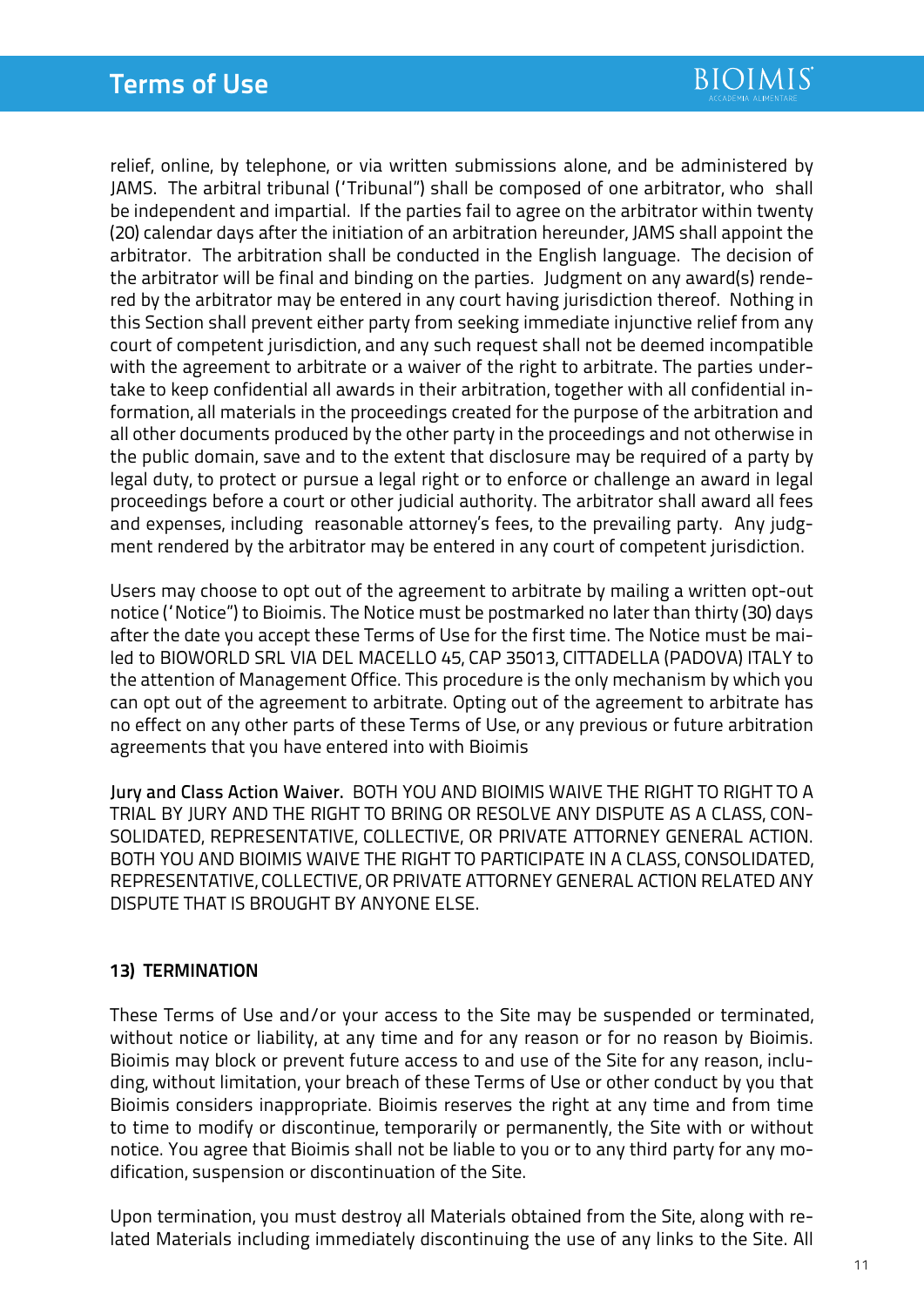

rights granted to you will automatically terminate and immediately revert to Bioimis and its licensors.

You understand and agree that Bioimis will determine your compliance with these Terms of Use in its sole discretion. Any violation of these Terms of Use may be referred to law enforcement authorities.

All provisions of these Terms of Use relating to warranties, confidentiality obligations, proprietary rights, grant of rights to User Submissions, limitation of liability and indemnification obligations shall survive the termination or expiration of your access or use of the Site.

## **14) CONTACT US**

If you have questions or comments about these Terms of Use or the Site, please write, phone or email us via the contact information below:

E-mail: info@bioimisworld.com

Phone: USA 0013239271009